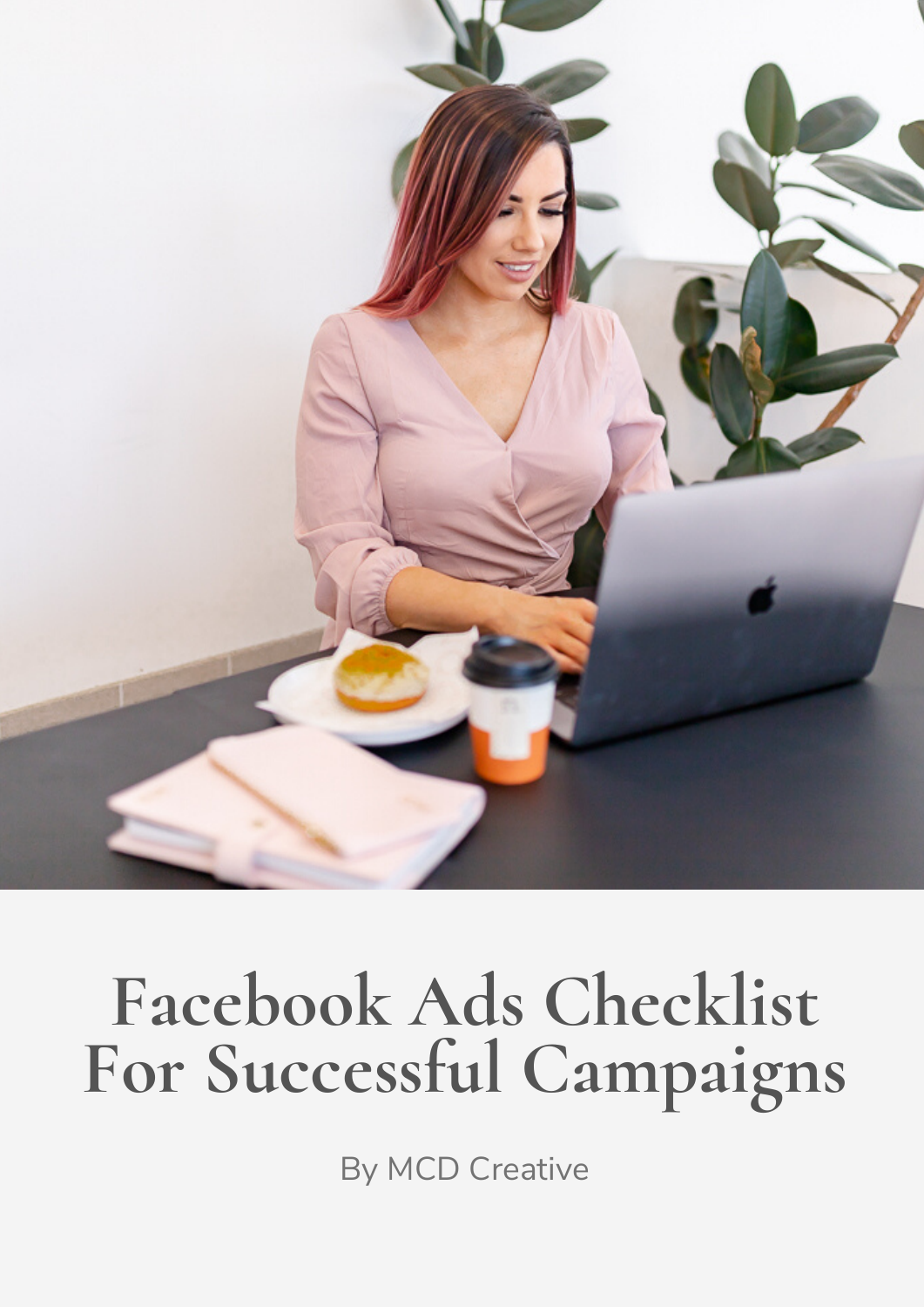# IN-DEPTH FACEBOOK ADS CHECKLIST FOR SUCCESSFUL CAMPAIGNS

#### Are you ready to start running Facebook Ads? Set yourself up for ad success with this comprehensive Facebook ads checklist!

## INSTALL YOUR FACEBOOK PIXEL

Install your pixel on your website and bookings platform (if service based) to accurately track conversions and optimise your ads for the lowest conversion cost. The pixel will also collect valuable data on your consumers based off actions they have taken on your website.

# CHECK YOUR FACEBOOK PIXEL IS INSTALLED CORRECTLY

Use [Facebook](https://www.facebook.com/events_manager/) Events Manager to test your pixel is firing correctly. You may need to set up custom conversions depending on what conversions you are wanting to track and the platform you are using.

#### CREATE YOUR CUSTOM & LOOKALIKE AUDIENCES

Custom audiences can be used to re-target consumers who are already in your funnel. These could be website visitors, users who have engaged with your social media or newsletter subscribers. Lookalike audiences are based off your custom audiences and are great for reaching new consumers with similar online behaviours as your custom audiences.

# CHOOSE THE RIGHT CAMPAIGN OBJECTIVE

Have a clear vision of your objective to attain success for your campaign. If you're wanting the user to take a specific action on your website always use 'Conversions'. If you're wanting to drive brand awareness select 'Traffic' and so forth.

#### SELECT THE RIGHT CONVERSION

If you selected 'Conversions' as your objective make sure to select the right conversion you want to optimise for at the ad set level.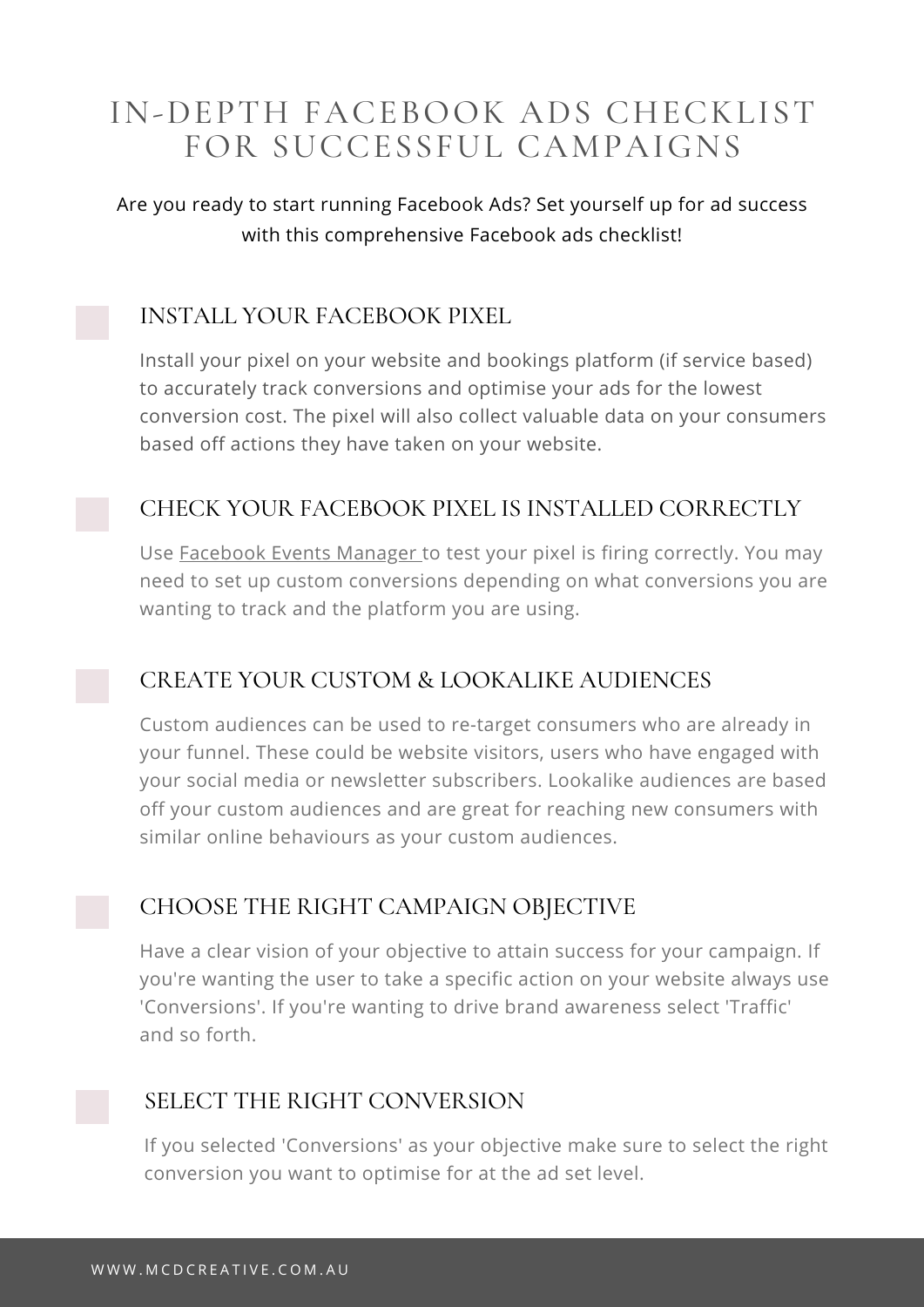#### PROPERLY SEGMENT YOUR AUDIENCES

Create 1 ad set per audience. For example you may have an ad set to target broad interests, an ad set to re-target website visitors and an ad-set to target social engagement.



## LIMIT YOUR INTEREST TARGETING

When using interests to refine your targeting, limit to 1 per ad set unless you are using additional interests to further refine the audience. If you group too many interests together you won't be able to isolate what is and isn't working.

#### CREATE MULTIPLE ADS TO TEST

Create 2-3 different ad variations to test what your audience responds to best. For example image vs carousel vs video.

#### OPTIMISE YOUR ADS FOR DIFFERENT PLACEMENTS

Use the customise placement feature to customise how your ad will look on different placements.

#### USE EMOJIS IN YOUR CAPTIONS

Emojis are a great way to break up your captions, especially if they are text heavy and capture your consumers attention. It's essential to make sure the emojis you are using coincide with your branding.

# ANALYSE YOUR DATA

Once your ad sets have finished the learning phase, analyse the results to make educated changes to your ad sets and ads to continue to optimise them. The main key performance indicators to monitor are conversion results, ROAS, cost-per-click, click-through-rate, cost-per-result and frequency.